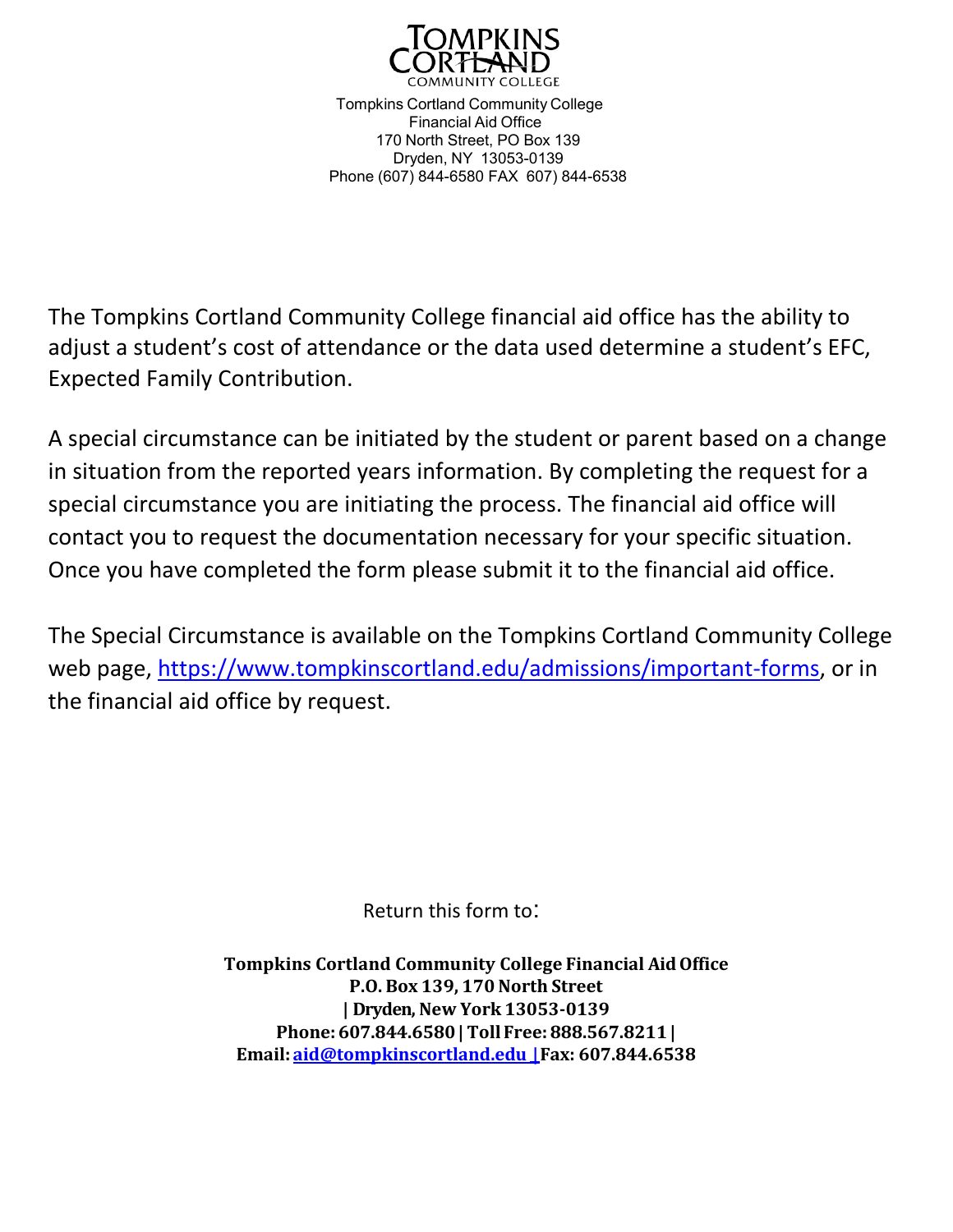

## **2022-2023 SPECIAL CIRCUMSTANCE FORM**

|                                                                                                                                                                                         | City | State | Zip Code        |  |  |
|-----------------------------------------------------------------------------------------------------------------------------------------------------------------------------------------|------|-------|-----------------|--|--|
|                                                                                                                                                                                         |      |       | @mymail.tc3.edu |  |  |
| INSTRUCTIONS: Read through reasons below and check all boxes that apply to your situation. The financial aid office will<br>be in contact with you to request any documentation needed. |      |       |                 |  |  |
| SPECIAL CIRCUMSTANCE (Please check the reason for your Special Circumstance Request)                                                                                                    |      |       |                 |  |  |
| <b>Reduction in income</b>                                                                                                                                                              |      |       |                 |  |  |
| <b>Separation or Divorce</b>                                                                                                                                                            |      |       |                 |  |  |
| Loss of Taxable/Untaxed Income (such as child support, social security, alimony, etc.)                                                                                                  |      |       |                 |  |  |
| <b>Death of Parent or Spouse</b>                                                                                                                                                        |      |       |                 |  |  |
| Medical/Dental Expense (expenses paid in calendar year 2020 not covered by insurance)                                                                                                   |      |       |                 |  |  |
| BRIEF EXPLANATION for the SPECIAL CIRCUMSTANCE REQUEST (attach a separate sheet if needed) Please<br>print.                                                                             |      |       |                 |  |  |
| <b>SIGNATURE:</b>                                                                                                                                                                       |      |       |                 |  |  |
| Student's signature                                                                                                                                                                     | Date |       |                 |  |  |
| Student's Spouse's signature (if applicable)                                                                                                                                            | Date |       |                 |  |  |
| Parent's signature (if student is dependent)                                                                                                                                            | Date |       |                 |  |  |